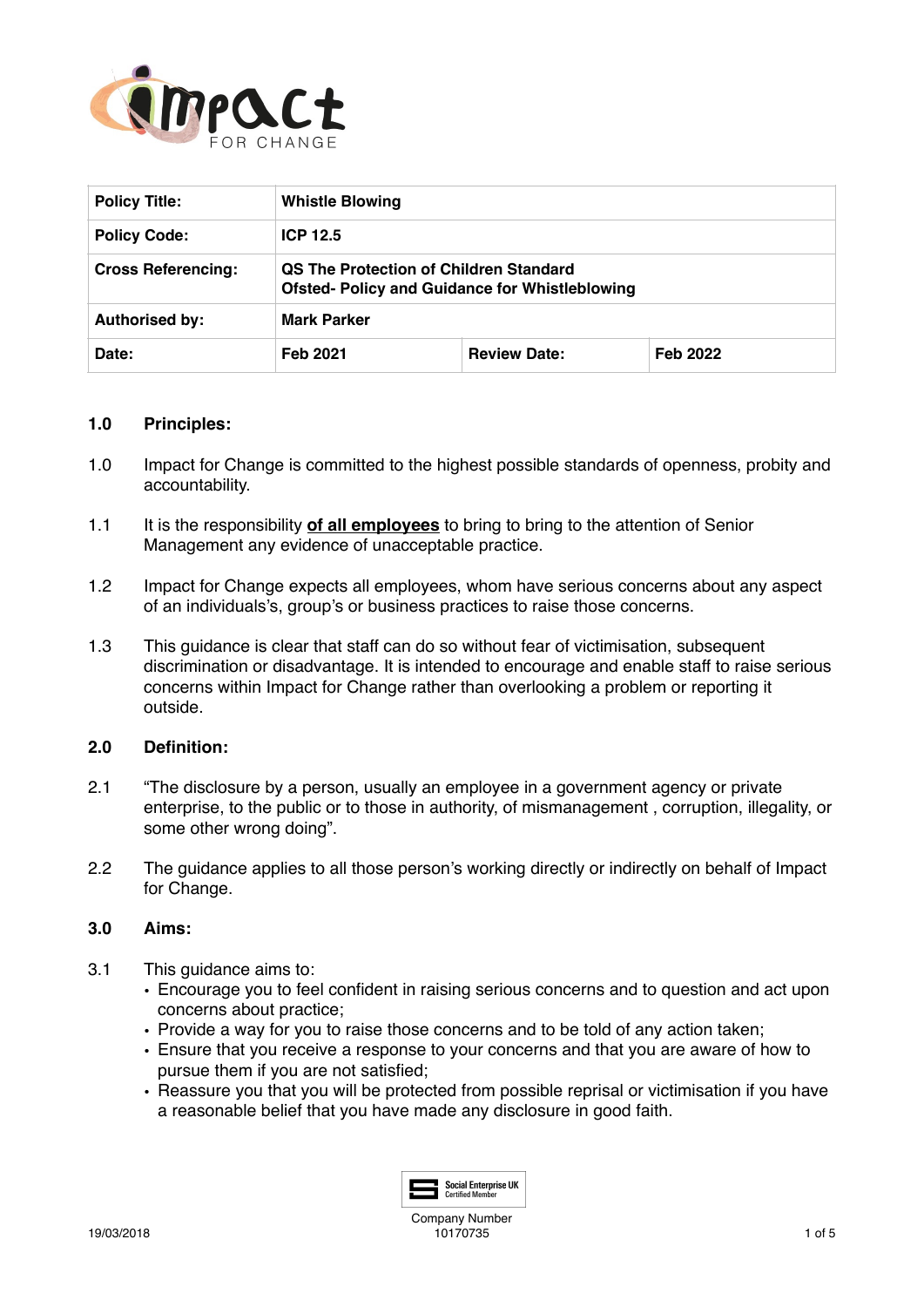

- 3.2 This guidance deals with concerns not coming within the Staff Complaints Procedure, for example:
	- Conduct which is an offence or a breach of law;
	- Disclosures related to miscarriages of justice;
	- Health and safety risks, including risks to the public as well as other staff;
	- Damage to the environment;
	- The unauthorised use of funds;
	- Possible fraud and corruption;
	- Sexual or physical abuse of young people;
	- Other unethical conduct.
	- Quantifiable "gut feelings". For example a series of behaviours that make you question a persons behaviour or intent.
	- Makes you feel uncomfortable in terms of known standards, your experience or the standards you believe the IMPACT FOR CHANGE subscribes to;
	- Is against the IMPACT FOR CHANGE's policies;
	- Falls below established standards of practice; or
	- Amounts to improper conduct.
- 3.3 A concern could be one event or a series of events that in isolation would not warrant the whistle-blowing procedure however collectively they do.

# **4.0 Safeguards:**

- 4.1 Impact for Change recognises that the decision to report a concern can be a difficult one to make. If what you are saying is true, you should have nothing to fear because you will be doing your duty to Impact for Change and those for whom you are providing a service i.e. the young people we care for.
- 4.2 Impact for Change will not accept the harassment, victimisation or bullying of any person who uses the Whistle Blowing Policy.
- 4.3 Any person found to be treating an employee in an inappropriate manner will be subject to disciplinary procedures.
- 4.4 Similarly, any employee found to be using the Whistle Blowing Policy in a manner it is not intended (i.e. deliberate false allegations) will also be subject to Disciplinary Procedures.
- 4.5 If an allegation is made in good faith, but it is not confirmed by the investigation, no action will be taken against you.

#### **5.0 Confidentiality:**

- 5.1 Any concern reported under this guidance will be treated confidentially; unless you agree, your identity will not be disclosed by Impact for Change in dealing with your concern.
- 5.2 In the event of a concern disclosing alleged criminal activity, you may be asked to help the police or other appropriate enforcement agency, similarly any allegations that requires

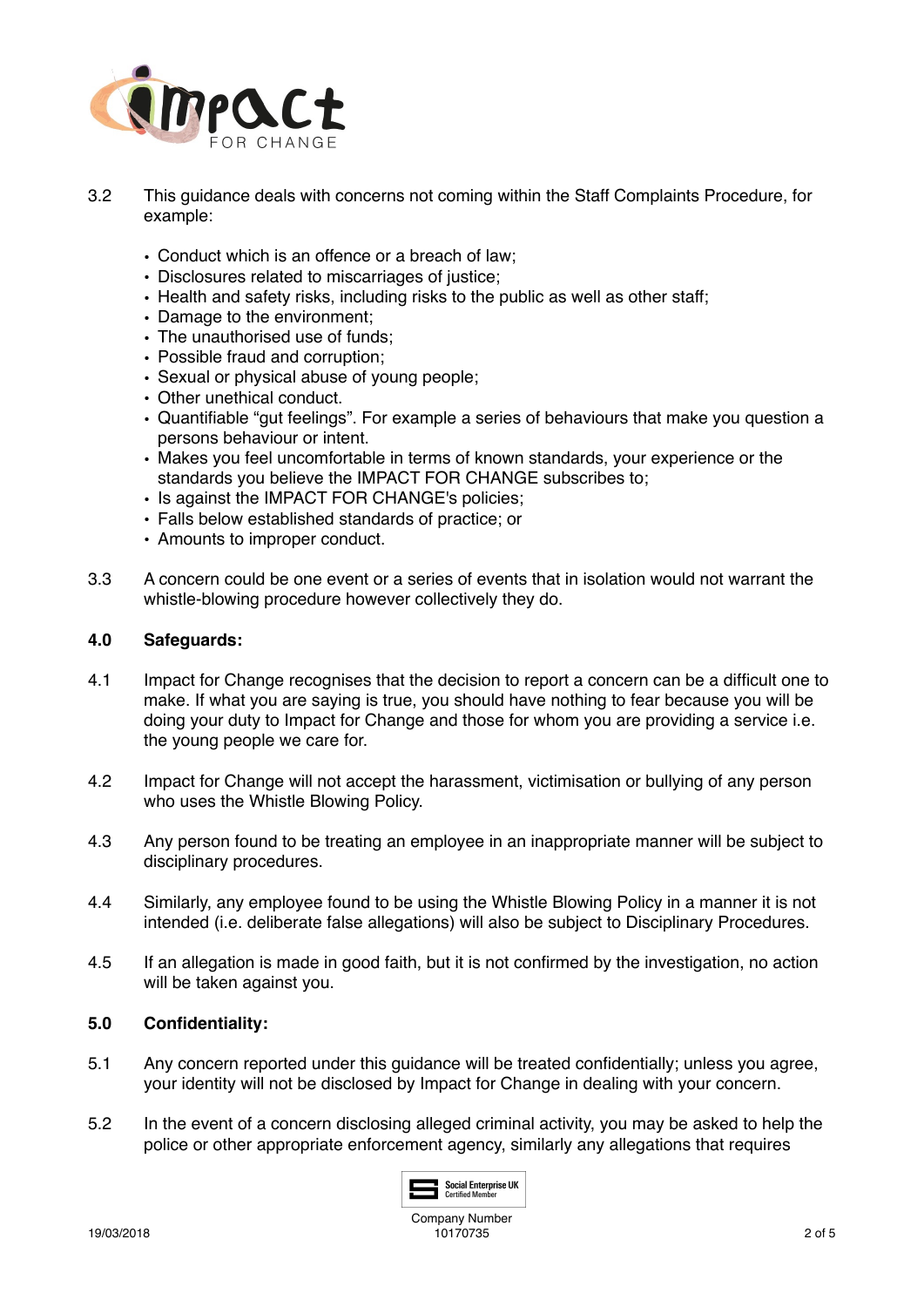

referral to LADO that will occur. In the event of disciplinary action taken by Impact for Change you may be asked to give evidence under the disciplinary procedure.

# **6.0 Anonymous Allegations:**

- 6.1 Impact for Change encourage a culture of openness and transparency, employees are encouraged to put their name to any allegations whenever possible.
- 6.2 Concerns expressed anonymously will be considered at the discretion of the Directors of Impact for Change.
- 6.3 In exercising this discretion the factors to be taken into account include:
	- The seriousness of the issues raised;
	- The credibility of the concern;
	- The likelihood of confirming the allegation from attributable sources.

# **7.0 Raising a Concern:**

7.1 Employees should raise concerns with the Registered Manager, unless the allegation relates to the practice of the Registered Manager. As a first step, you should normally raise concerns with your immediate line manager or their manager. This depends, however, on the seriousness and sensitivity of the issues involved and who is suspected of the malpractice.



Company Number 10170735 3 of 5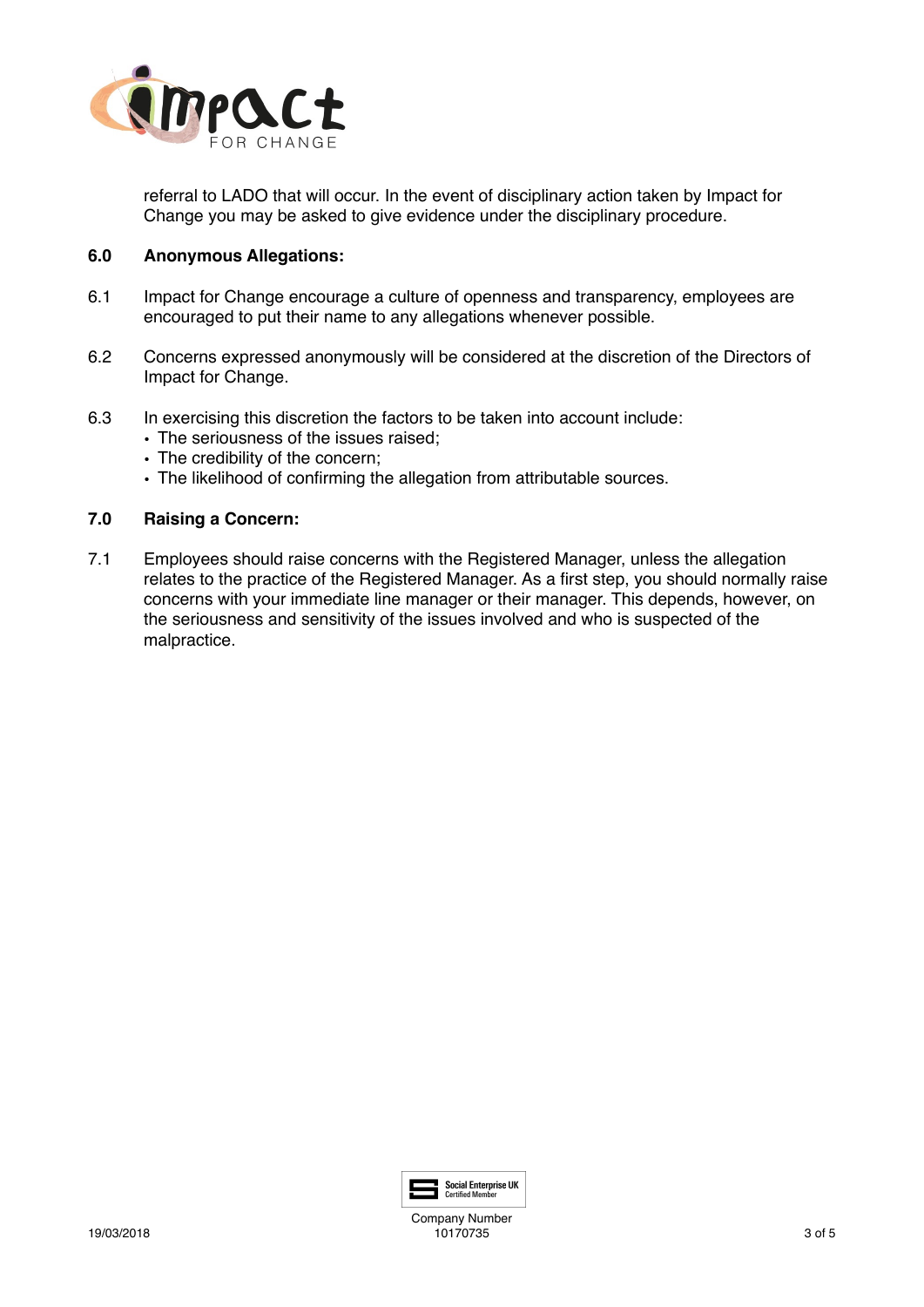